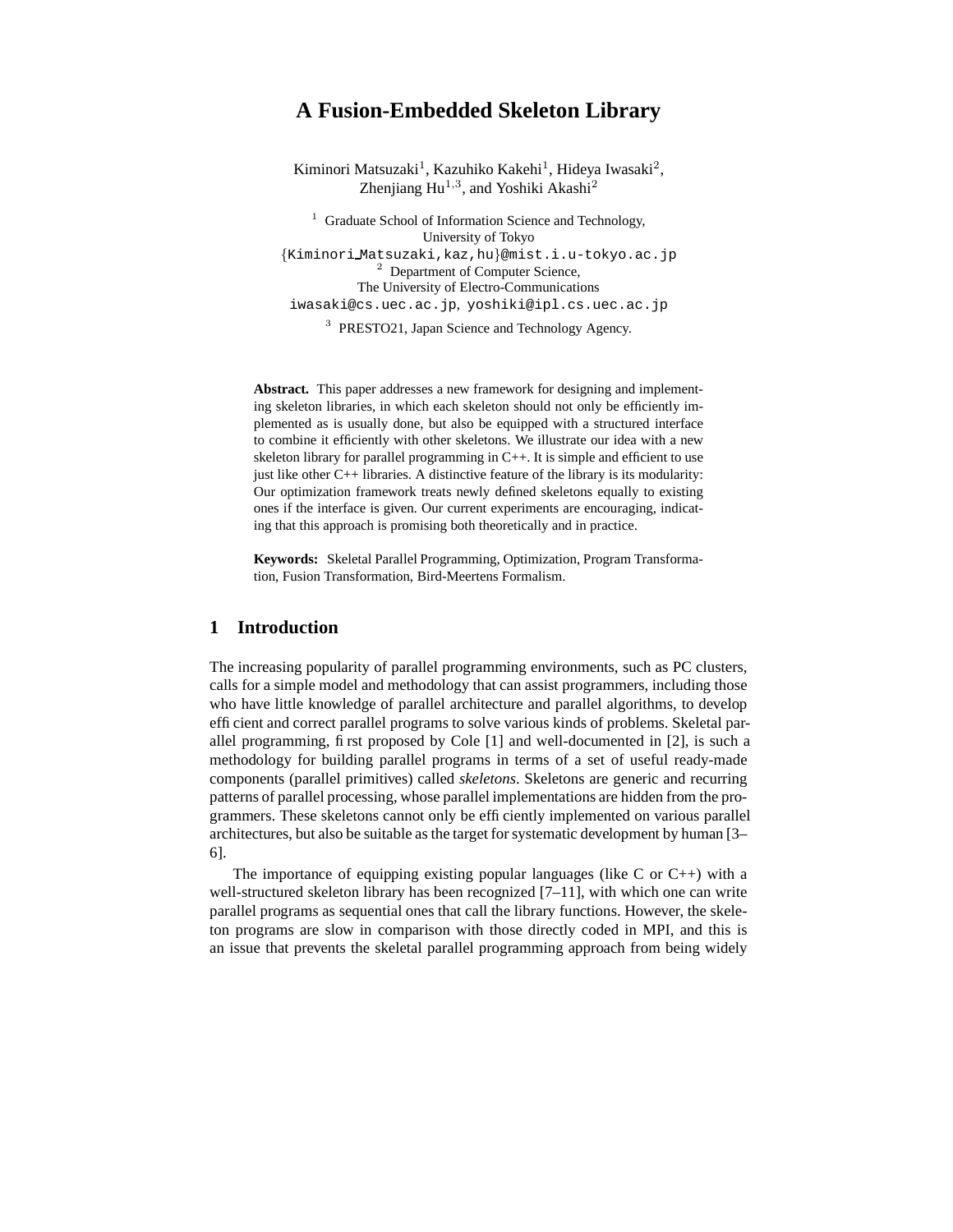#### 2 Kiminori Matsuzaki et al.

used. In fact, the simplicity of each skeleton often gives rise to a complicated combination of skeletons in a program, introducing a lot of data communication between them. Although individual skeletons can be efficiently implemented, their combination is inefficient unless the data communication between them can be eliminated.

There have been many attempts to apply transformation to optimizing combinations of skeletons [12, 13], where a set of transformation rules is defined, and an automatic or semi-automatic rewriting system is designed to apply these rules. There have been two problems with this approach. First, one would need a large set of rules to account for all possibilities of their combinations. Second, introducing a new skeleton would lead to large changes or extensions to the existing rule set. Lack of modularity causes these problems.

This paper proposes a new framework for designing of skeleton libraries that guarantees efficient combinations of skeletons, extending the theory developed in [14] in practice. Our idea was to associate each skeleton not only with an efficient parallel implementation but also with an interface for *efficient combination* with other skeletons. This interface contains information on how the skeleton consumes and produces its data. This idea is not new in the functional community, where we have seen the success of *shortcut deforestation (fusion)* [15] in optimizing sequential programs in Haskell compilers. However, as far as we know, we are the first to introduce this idea to the design of parallel skeleton libraries.

We designed and implemented a new skeleton library for skeletal parallel programming in C++. Our skeleton library has the following new features.

- **–** *Single Optimization Rule*: Basically, we need just a single rule (Section 3) to optimize combinations of skeletons in the library, thanks to their structured interface. This is in sharp contrast to other transformation approaches [12, 13], where a large set of rules needs to be prepared. Furthermore, our rule can be applied to skeletal parallel programs in any way required, guaranteeing the same result and termination.
- **–** *Modularity*: Our library allows new skeletons to be introduced without any change to the existing optimization framework, and ensures their efficient combination with existing skeletons in the library. This remedies the situation where transformation rules must take combinations of the skeletons with existing ones into account.
- **–** *Simplicity*: From the programmers' point of view, as our library does not introduce any new syntax, a programmer who knows  $C_{++}$  should have no trouble in using it. We are able to construct a structured interface for the skeletons as well as apply a general optimization rule concisely and quickly (Section 4) with the help of the reflection mechanism provided with OpenC++ [16]. We found it very useful to use meta programming in implementing the transformation, which, we believe, is worth greater recognition in the skeleton community.

Our experiments in Section 4 demonstrate how promising our approach is.

In the rest of this paper, we will explain our idea based on the BMF data parallel programming model [17, 3], which provides us with a concise way of describing and manipulating parallel programs. After briefly reviewing the notations and basic concepts of BMF and skeletal parallel programming in Section 2, we show how to structure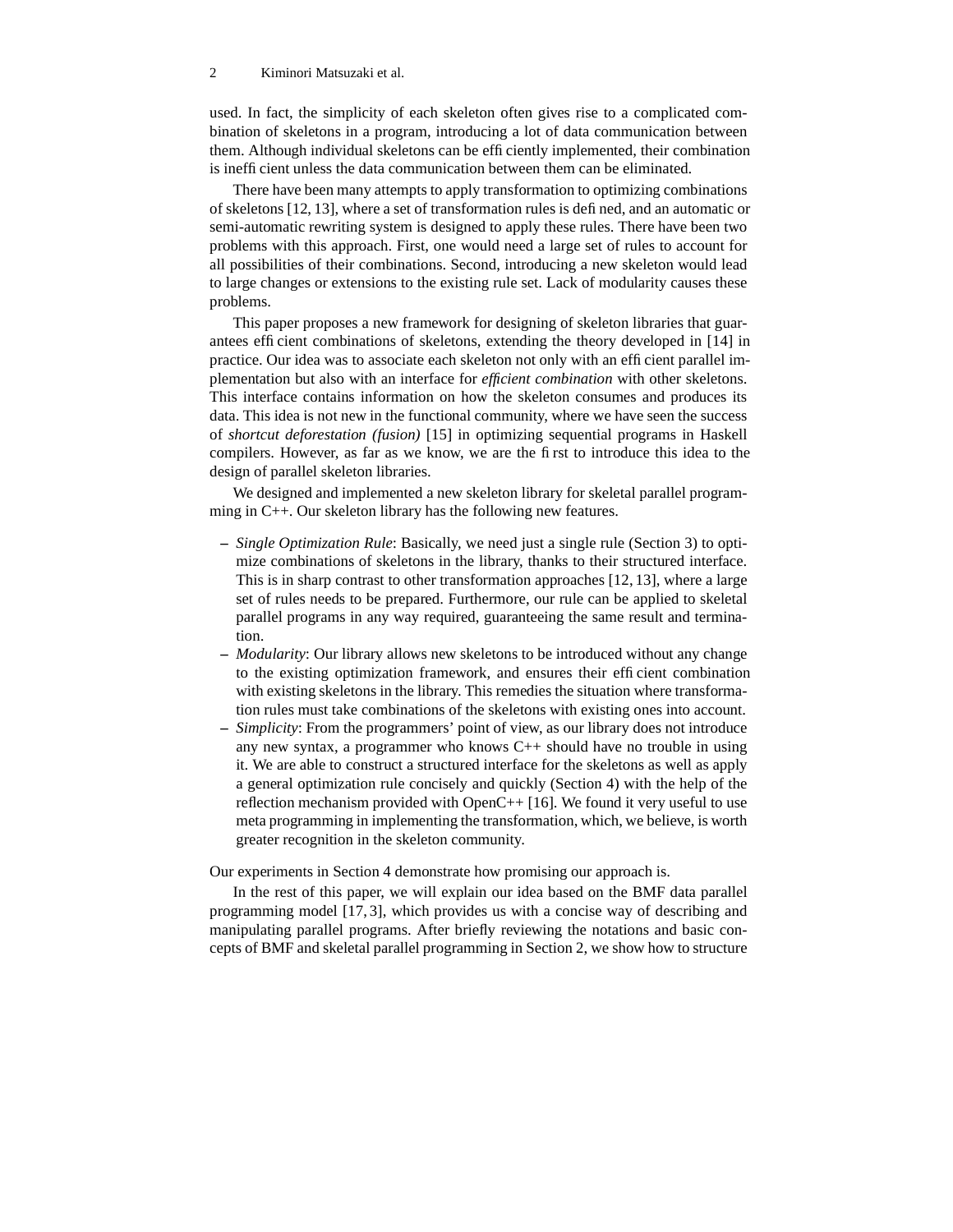skeletons by standardizing their consumption and production of data. We then give our general rule for optimizing the combinations of skeletons in Section 3. We highlight our implementation of the library together with experiments in Section 4, and finally conclude the paper in Section 5.

# **2 BMF and Parallel Computation**

We will now address our idea on the BMF data parallel programming model [17, 3]. Those familiar with the functional language Haskell [18] should have few problem in understanding the programs in this paper. From the notational viewpoint, the main difference is that we have used more symbols or special parentheses to shorten the expressions so that expressions can be manipulated more concisely.

#### **2.1 Functions**

*Function application* is denoted by a space and the argument which may be written without brackets. Thus  $fa$  means  $f(a)$ . Functions are curried, and application associates to the left. Thus f a b means  $(f \, a)$  b. A function application binds stronger than any other operator, so  $f \circ a \oplus b$  means  $(f \circ a) \oplus b$ , not  $f(a \oplus b)$ . *Function composition* is denoted by a period. By definition, we have  $(f \cdot g) a = f(g a)$ . Function composition is an associative operator, and the identity function is denoted by  $id$ .

Infix binary operators will often be denoted by ⊕, ⊗ and can be *sectioned*; an infix binary operator like ⊕ can be turned into unary or binary functions by  $a \oplus b = (a \oplus b)$  $(\oplus b) a = (\oplus) a b.$ 

#### **2.2 Parallel Data Structure: Join Lists**

*Join lists* (or *append lists*) are finite sequences of values of the same type. A list is either empty, a singleton, or the concatenation of two other lists. We write  $\lceil \rceil$  for the empty list, [a] for the singleton list with element a (and  $\lceil \cdot \rceil$  for the function taking a to [a]), and  $x + y$  for the concatenation (join) of two lists x and y. Concatenation is associative, and  $[$  is its unit. For example,  $[1] + [2] + [3]$  denotes a list with three elements, often abbreviated to  $[1, 2, 3]$ .

We also write  $a: x$  for  $[a] + x$ . If a list is constructed with constructor  $[]$  and:, we call it a *cons list*.

#### **2.3 Parallel Skeletons: map, reduce, and scan**

It has been shown [3] that BMF [17] is a nice architecture-independent parallel computation model, consisting of a small fixed set of specific higher-order functions that can be regarded as parallel skeletons suitable for parallel implementation. Important higher-order functions are *map*, *reduce*, and *scan*.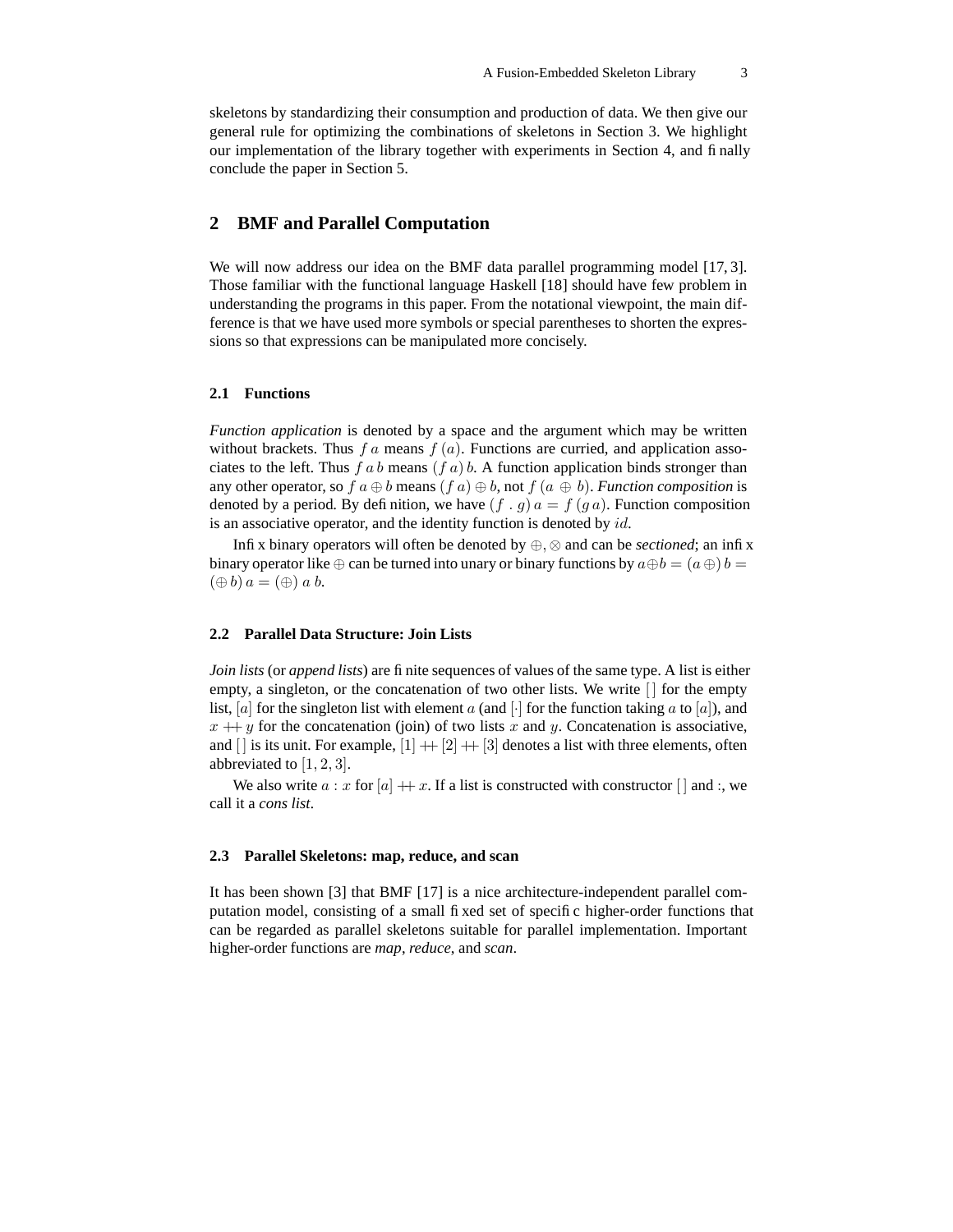#### 4 Kiminori Matsuzaki et al.

Map is a skeleton that applies a function to every element in a list. It is written as infix ∗. Informally, we have

$$
k * [x_1, x_2, \dots, x_n] = [k x_1, k x_2, \dots, k x_n].
$$

Reduce is a skeleton that collapses a list into a single value by repeatedly applying a certain associative binary operator. It is written as infix  $\ell$ . Informally, for associative binary operator  $\oplus$  and initial value e, we have

$$
\bigoplus_{e \in [x_1, x_2, \ldots, x_n] = e \oplus x_1 \oplus x_2 \oplus \cdots \oplus x_n.
$$

Scan is a skeleton that accumulates all intermediate results for computation of reduce. Informally, for associative binary operator  $\oplus$  and initial value e, we have

 $\oplus\#_{e}[x_1,x_2,\ldots,x_n] = [e,e\oplus x_1,e\oplus x_1\oplus x_2,\ldots,e\oplus x_1\oplus x_2\oplus\cdots\oplus x_n].$ 

Note that this definition is slightly different from that in [17]; the  $e$  there is assumed to be the unit of ⊕. In fact, efficient implementation of the scan skeleton does not need this restriction.

#### **2.4 An Example: Computing Variance**

Consider, given the sequence  $as = [a_1, a_2, \ldots, a_n]$ , computing its variance var by  $var = \sum_{i=1}^{n} (a_i - ave)^2/n$ , where  $ave = \sum_{i=1}^{n} a_i/n$ , as a simple running example. This computation can be described using skeletons in BMF as follows.

> $var as n = \frac{sqSum}{n}$ **where**  $ave = (+/0 as)/n$  $sgSum = +/0 (square * ((-ave) * as))$ *square*  $x = x \times x$

This BMF description is the best way of explaining our idea. In fact, to be processed by our system, it should be written in C++ using our skeleton library as follows. Note that the functions add, sub, and sq are defined by the user, and map1 is a variation of the map skeleton designed to treat sectioning notation; map1( sub, ave ) corresponds to  $(-ave)*$ .

```
double variance( vector< double > *as, int size ) {
 double sum, ave, sq_sum;
  vector< double > *subs, *sqs;
 sum = as->reduce(add, 0.0); ave = sum / size;
 subs = as->map1( sub, ave ); sqs = subs->map( sq );
 sq_sum = sqs->reduce( add, 0.0 );
 return = sq_sum / size;
}
```
# **3 Shortcut Fusion on Skeleton Programs**

To fuse the composition of skeletons into one to eliminate unnecessary intermediate data structures passed between skeletons, one may develop rules to do algebraic transformations on skeletal parallel programs like the authors in [12, 13]. Unfortunately, this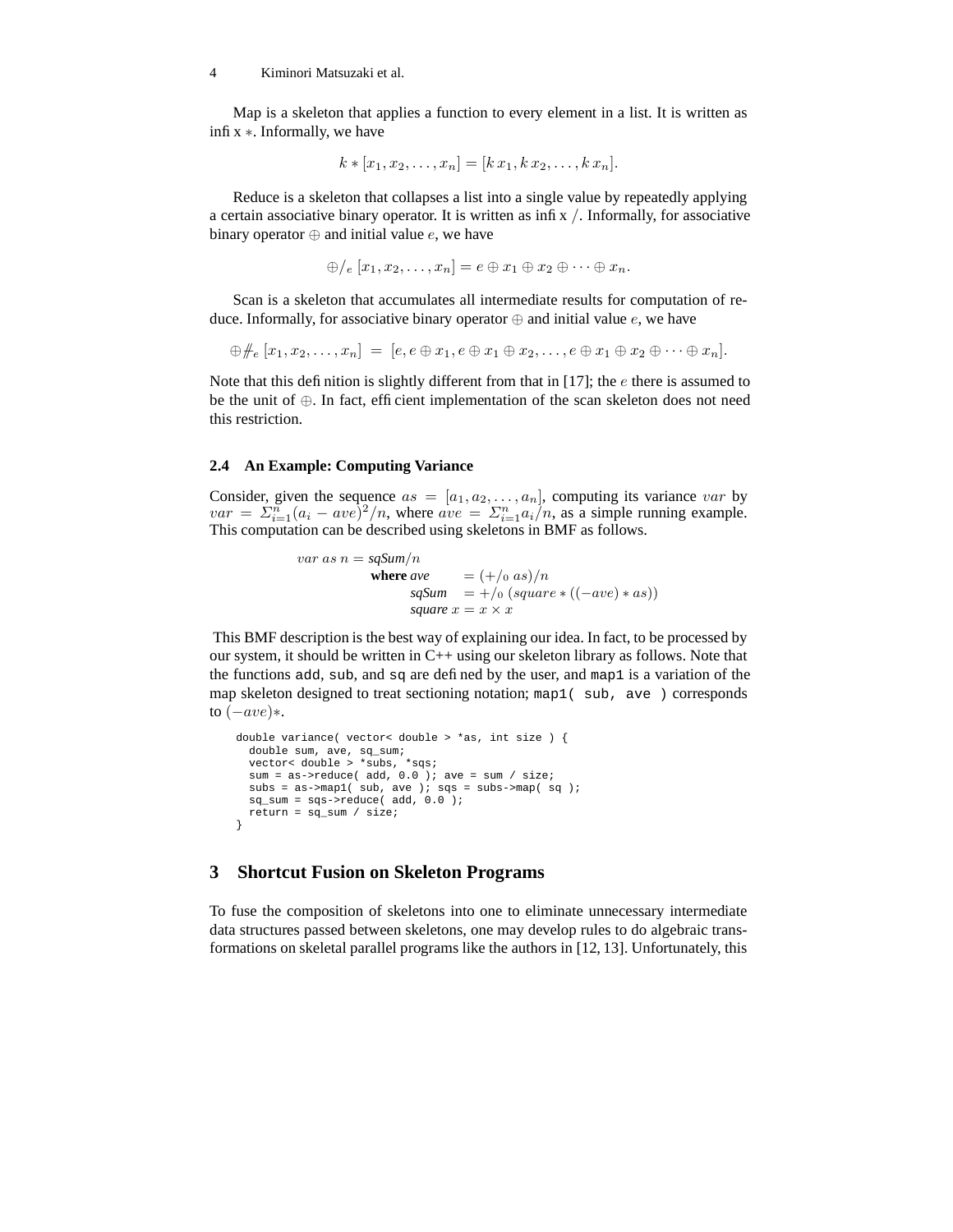would require a huge set of rules to take all possible combinations of skeletal functions into account. In this paper, we borrow the idea of shortcut deforestation [15], which optimizes sequential programs, and simplifies the entire set into just a single rule. The idea is to structure each skeleton with an interface that characterizes how it consumes and produces the parallel data structure, namely join lists.

#### **3.1 Structuring Skeletons**

To manipulate skeletal parallel programs, we structured skeletons in terms of the following three functions: acc, cataJ and buildJ.

**Definition 1** (acc). Let  $g, p, q$  be functions, and  $\oplus$  and  $\otimes$  be associative operators. The skeleton acc, for which we write  $[g,(p,\oplus),(q,\otimes)]$ , is defined by

 $[g,(p,\oplus),(q,\otimes)]$   $[$   $]$   $e$  =  $g$   $e$  $[\![g,(p,\oplus),(q,\otimes)]\!] \; (a:x) \; e = p \;(a,e) \; \oplus \; [\![g,(p,\oplus),(q,\otimes)]\!] \; x \; (e \otimes q \; a) \; .$ 

The function acc has an accumulation parameter, e. We define cataJ as a special case of acc, where the accumulation parameter is not used.

**Definition 2** (cataJ). Given are function p and associative operator  $\oplus$  with identity e. The skeleton cataJ, for which we write  $(\oplus, p, e)$ , is defined by

$$
([\oplus, p, e)] \quad = e
$$
  

$$
([\oplus, p, e]) \ (a : x) = p \ a \ \oplus \ ([\oplus, p, e]) \ x .
$$

The last function, buildJ, is to standardize the production of join-lists with implicit parallelism.

$$
buildJ\,gen = gen\, (+) \, [\cdot] \, [\cdot]
$$

We can now express our skeletons in terms of the above three functions.

#### **Definition 3 (Skeletons in Structured Form).**

$$
f* = \text{buildJ } (\lambda c \ s \ e. (c, f.s, e))
$$
  
\n
$$
\oplus /_{e} = (\oplus, id, e)
$$
  
\n
$$
\oplus \#_{e} x = \text{buildJ } (\lambda c \ s \ e. [s, (\lambda(a, e). s \ e, c), (id, \oplus)]) \ x \ e
$$

### **3.2 Shortcut Fusion Rule**

Following the thought in [15], we may define ourshortcut fusion for join lists as follows.

### **Definition 4 (CataJ-BuildJ Rule).**

$$
([c, s, e])
$$
. buildJ gen = gen c s e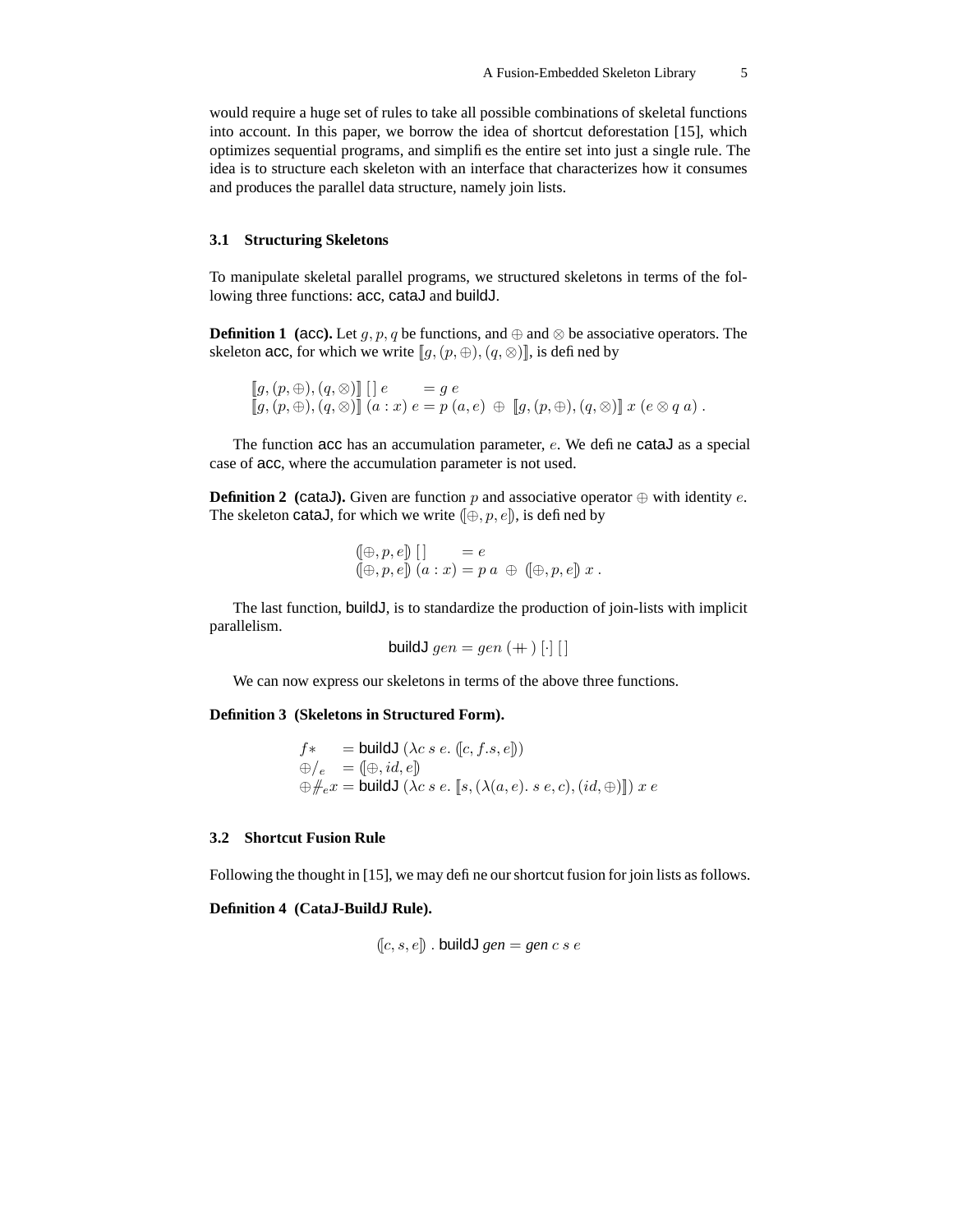An example of applying this rule shows that reduce after map can be fused into a single cataJ.

$$
\bigoplus / f * = \{ \text{ map, reduce } \}
$$
  
\n
$$
\bigoplus, id, \iota_{\bigoplus}
$$
 \nbuild  $\{ \lambda \ c \ s \ e \ (c, s.f, e] \}$ )  
\n
$$
= \{ \text{Catal-BuildJ } \}
$$
  
\n
$$
\big( (\lambda \ c \ s \ e \ (c, s.f, e] \big) \oplus id \iota_{\bigoplus}
$$
  
\n
$$
= \{ \text{lambda application } \}
$$
  
\n
$$
\bigoplus, f, \iota_{\bigoplus} \bigg).
$$

This CataJ-BuildJ rule, however, is not sufficient for some cases. Consider where we want to fuse  $f * . g *$ .

 $f * . g * =$  buildJ  $(\lambda c \ s \ e. (c, s.f, e))$ . buildJ  $(\lambda c \ s \ e. (c, s.g, e))$ 

We are blocked here, since the left cataJ is enclosed in buildJ. To proceed with the transformation, we may have to unfold the left build J, finally to have  $[+, [.].f.g, []]$ .

This result is unsatisfactory; this is not a form of the producer! Once transformed like this, further fusion by other consuming functions cannot take place. The trouble occurs due to uninvertible unfolding of buildJ, which we should avoid. The following rule does the trick in eliminating unnecessary unfolding of buildJ.

#### **Definition 5 (BuildJ(CataJ-BuildJ) Rule).**

buildJ ( $\lambda c$  s e. ( $(\phi_1, \phi_2, \phi_3)$ ). buildJ gen = buildJ ( $\lambda c$  s e. gen  $\phi_1$   $\phi_2$   $\phi_3$ )

This rule enables us to have

 $f * .g *$ = { Map, BuildJ(CataJ-BuildJ), lambda application } buildJ  $(\lambda c \ s \ e. \ (c, s.f.g, e)),$ 

which is exactly the structured form of  $(f.g)$   $*$ .

Finally, we generalize the above rule to the following most generic fusion rule (for acc).

### **Definition 6 (BuildJ(Acc-BuildJ) Rule).**

buildJ(
$$
\lambda c s e
$$
. [g, ( $\oplus$ , p), (q,  $\otimes$ )]]) (buildJ gen x) e  
\n= fst (buildJ ( $\lambda c s e$ . gen ( $\odot$ ) f d) x e)  
\nwhere  
\n $(u \odot v) e$  = let  $(r_1, s_1, t_1)$  = u e  
\n $(r_2, s_2, t_2)$  = v (e  $\otimes t_1$ )  
\nin  $(s_1 \oplus r_2, s_1 \oplus s_2, t_1 \otimes t_2)$   
\nf a e = (p (a, e)  $\oplus$  g (e  $\otimes$  q a), p (a, e), q a))  
\nd e = (g e, -, -)

Here, *fst* returns the first element of a pair, and \_denotes a "don't care" value.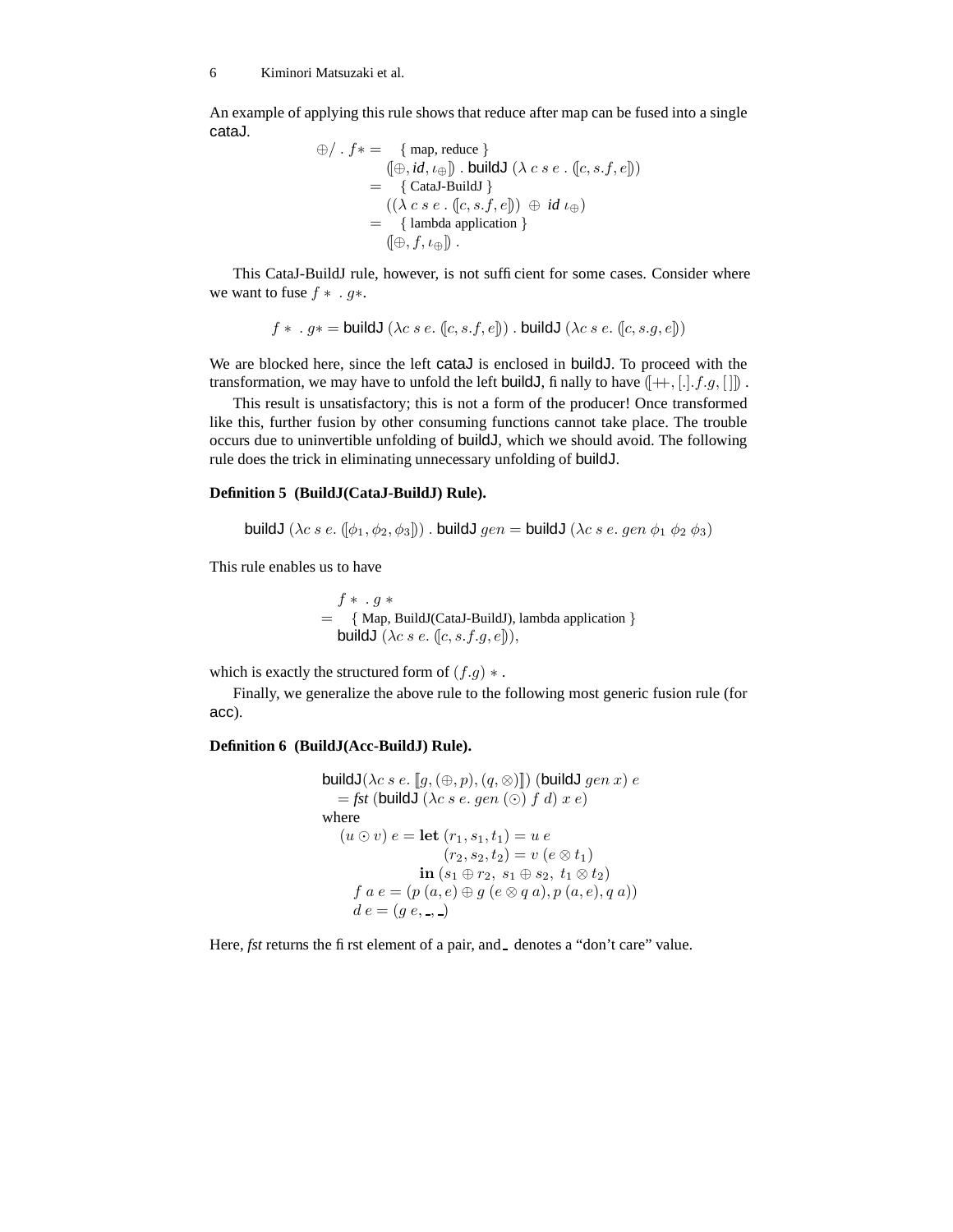

**Fig. 1.** Overview of our system

#### **3.3 Modularity of Structured Forms**

The shortcut fusion rule guarantees the fusibility of the composition of functions defined using acc (or cataJ in special) and buildJ. The implication of this is: User-defined skeletons are also the target of optimization once their structured form is known.

For example, we may want to introduce a new skeleton to capture a general polynomial computation pattern, which has many interesting applications including solving the maximum sum problems [17]. This new skeleton is parameterized by two associative operators  $\oplus$  and  $\otimes$  whose units are  $\iota_{\oplus}$  and  $\iota_{\otimes}$ .

$$
\mathsf{poly}\left(\oplus\right)\left(\otimes\right)\left[x_1,x_2,\ldots,x_n\right]=x_1\oplus\left(x_1\otimes x_2\right)\oplus\left(x_1\otimes x_2\otimes\cdots\otimes x_n\right)
$$

This new skeleton can be structured as follows, which can consume a join list produced by any other skeletons.

$$
\text{poly}(\bigoplus)(\otimes) = \text{fst.}(\bigodot, (\lambda \ a. (a, a)), (\iota_{\bigoplus}, \iota_{\otimes})]
$$
\n
$$
\text{where } (a_l, c_l) \odot (a_r, c_r) = (a_l \oplus c_l \otimes a_r, c_l \otimes c_r)
$$

Note that the poly skeleton produces a single value, which could not be consumed by other skeletons. Therefore, we do not need to structure the output using buildJ.

### **4 Implementation of Transformation System**

We implemented a prototype system with OpenC++, which transforms the skeletal parallel programs written in  $C++$  with our skeleton system [10]. Fig. 1 overviews our system, which consists of three parts: (1) the user-interface library, (2) the generic transformation engine, and (3) the implementation library. Taking a  $C++$  program, our transformation system first converts the skeletons in the program into structured form by applying rules given as meta-programs. The generic transformation engine manipulates and fuses the converted program with the shortcut fusion rules in Section 3. Finally, our system links the optimized program with efficiently implemented skeletons in our library.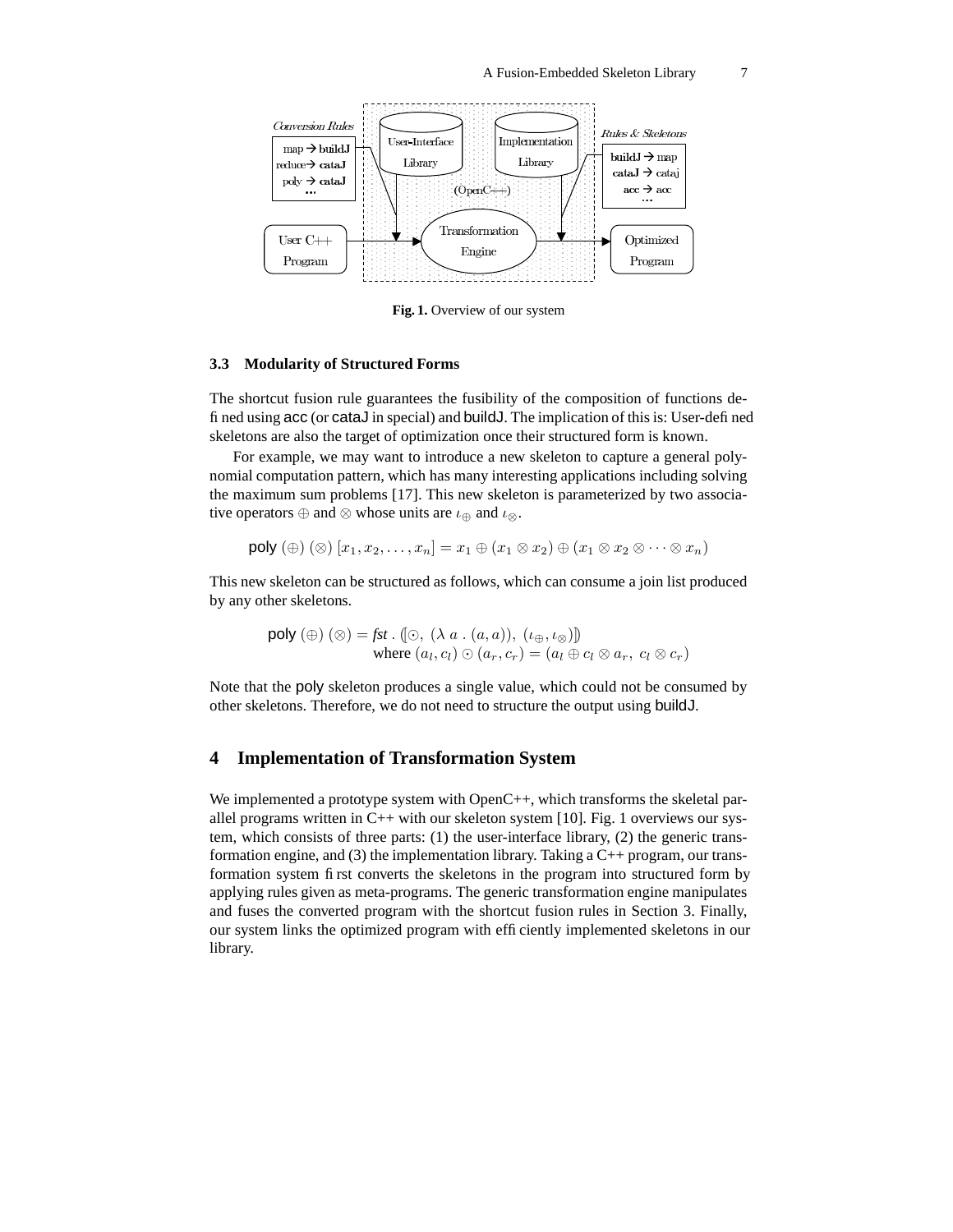8 Kiminori Matsuzaki et al.

### **4.1 Skeleton Interfaces**

In OpenC++, the program text is accessible at the meta level in the form of a parse tree, represented as a nested list of logical tokens. A part of the C++ program to compute the variance in Section 2 is converted into the following parse tree.

```
[[sum = [[as -> reduce] ( [add , 0.0] )]] ;]
[[ave = [sum / size]] ;][[\texttt{subs} = [[\texttt{as} \rightarrow \texttt{map1}] \ ([\texttt{sub} \ , \ \texttt{ave}] \ )]]~;][ [sgs = [[subs -> map] ( [sq] )]] ;][[sq_sum = [[sqs -> reduce] ( [add , 0.0] )]] ;]
```
We define the rules to convert user skeletons to structured form and vice versa in OpenC++. For example, a meta program that converts a map skeleton into buildJ may be implemented as follows.

```
Ptree* map_to_buildJ( Ptree *sentence )
{
  Ptree *dst, *src, *function;
  if (Ptree::Match( sentence, "[[%? = [[%? -> map] ( %? )]] ;]",
                    &dst, &src, &function) ) {
   return make_buildJ( dst, src, Ptree::List( var_c ),
                        Ptree::List( var_s, function ), Ptree::List( var_e ));
  }
  ...
```
The reflection mechanism in OpenC++ enables pattern matching and function composition to be easily implemented. Thus, we can easily convert skeletons to their structured forms, e.g. for the poly skeleton, we can obtain the arguments  $\oplus$ ,  $\otimes$ ,  $\iota_{\oplus}$ , and  $\iota_{\otimes}$  by pattern matching and derive structured forms after generating the new functions  $\odot$  and  $\lambda a$ .  $(a, a)$ .

Using conversion with our user-interface library, the last three lines in the parse tree above are converted into the following structured forms.

```
['buildJ' subs as [[var_c] [var_s [sub ave]] [var_e]] ;]
['buildJ' sqs subs [[var_c] [var_s [sq]] [var_e]] ;]
['cataJ' sq_sum sqs [[add] [func_id] [0.0]] ;]
```
### **4.2 Generic Transformation Engine**

Our system implements the fusion rule in Section 3, and it repeatedly applies the rule on structured forms. We restricted the elements in structured forms so that they were represented as a composition of functions. This simplified the application of the fusion rule so that just the occurrences of a bound variable to the corresponding argument had to be replaced. Note that such a restriction is insignificant since reflection can take care of it.

Our generic transformation engine applies the **CataJ-BuildJ** rule twice on the structured forms above in our running example, and optimizes it into a single cataJ form as follows.

```
['cataJ' sq_sum as [[add] [func_id [sq] [sub ave]] [0.0]] ;]
```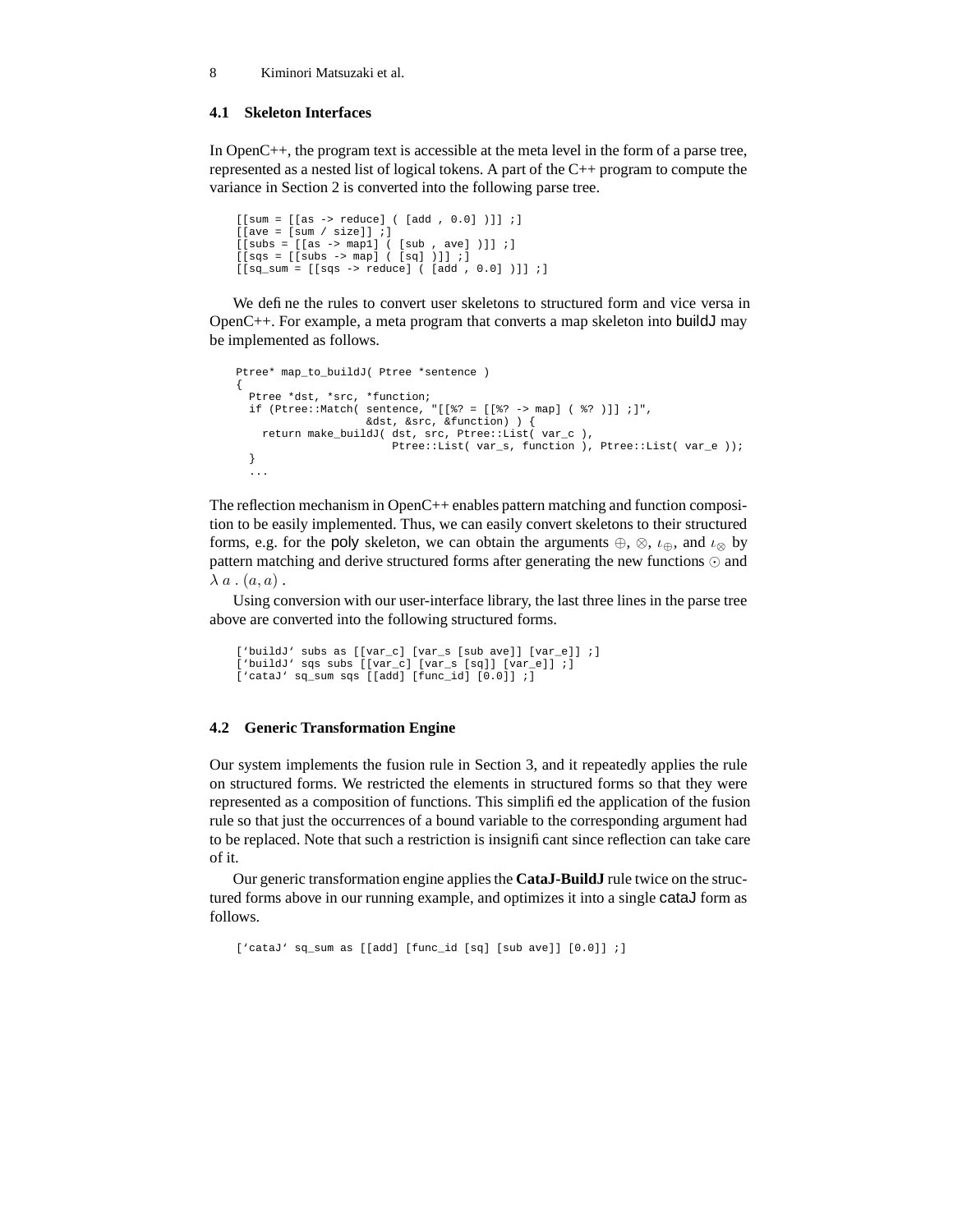

**Fig. 2.** Experimental results

#### **4.3 Experimental Results**

The first program in Section 2 is inefficient because small functions are called one by one and unnecessary intermediate data are passed between skeletons. Our system automatically transforms the program so that it is efficient by composing skeletons.

To see how efficient the generated optimized program is, we compared it with the following two programs: (1) the original program using a map skeleton that produces new data, (2) another program using a map skeleton that overwrites the input data. In the second program, the individual skeletons are optimized so that they do not generate unnecessary data. We implemented these programs with our skeleton library in C++ and MPI, and did our experiments on a cluster of four Pentium 4 Xeon 2.0-GHz dualprocessor PCs with 1 GB of memory, connected through a Gigabit Ethernet. The OS was FreeBSD 4.8 and we used gcc 2.95 for the compiler.

Fig. 2 plots the results of speedups to the original program with one processor for an array of 1,000,000 elements. The computation time for the original program with one processor is 1.67 (sec) and the computation times for (1), (2), and the optimized one with eight processors are 0.243, 0.197, and 0.138 (sec), respectively. As a natural consequence of using the skeletons, all programs demonstrated outstanding scalability. Comparison with (2) proves the success of our framework: The effect of fusion far exceeds individual refinements on each skeleton.

# **5 Conclusions**

We proposed a new approach to the design and implementation of skeleton libraries. We implemented a parallel skeleton library in  $C_{++}$ , which not only guaranteed each skeleton was efficiently implemented, but also efficiently combined the skeletons such that data communication between them could be eliminated. In contrast to popular approaches where the design of skeleton libraries has mainly focused on efficiently implementing single skeletons with little consideration to how combinations of skeletons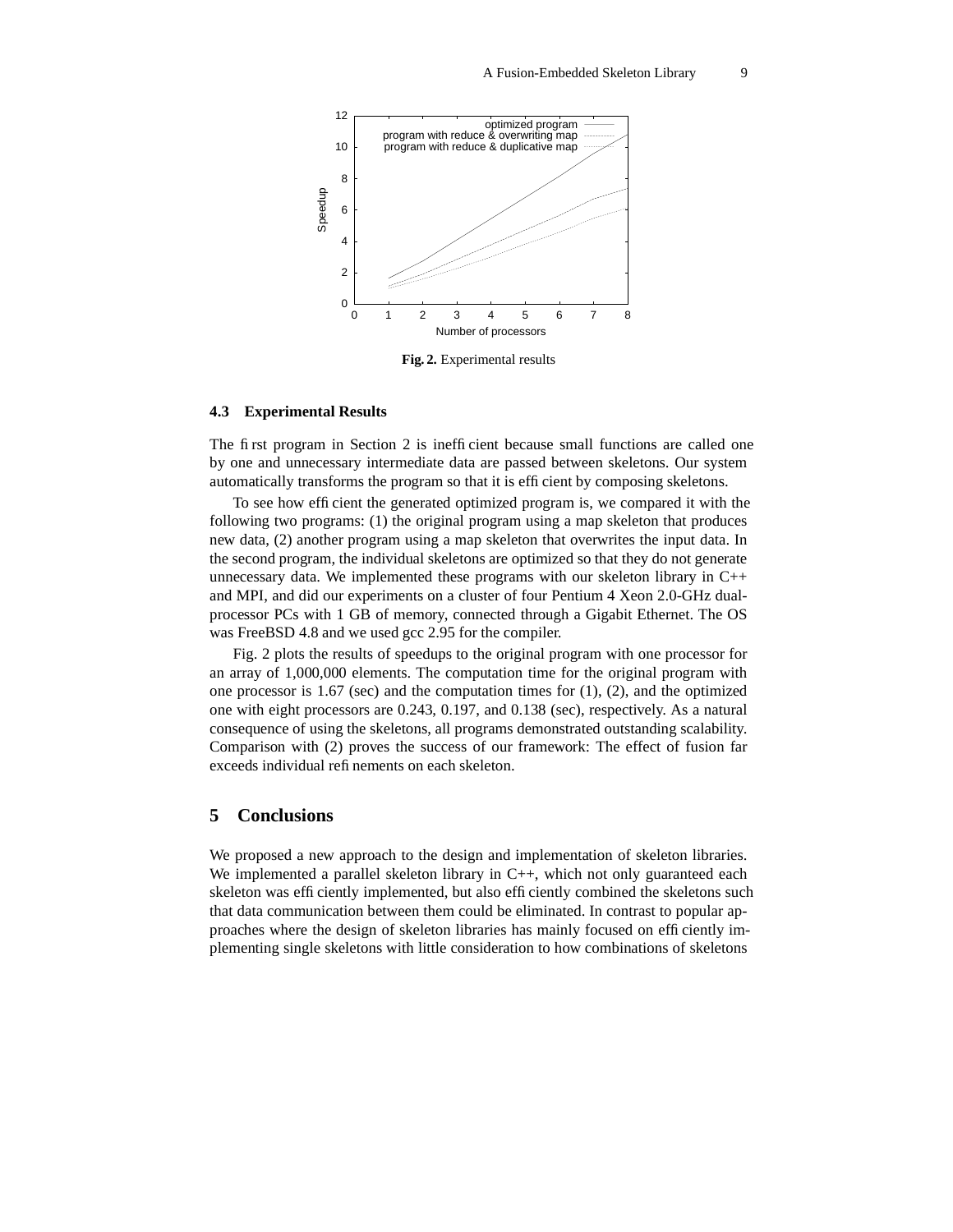are optimized, our approach unifies the two phases by structuring skeletons with an additional interface. This new approach is not only theoretically interesting, but also quite promising in practice. As we demonstrated, our library is easy to use, simple to implement, and suitable for extension.

We are still in the early stages of producing a really useful library supporting parallel programming in  $C_{++}$ . In terms of theory, we have not yet taken functions like  $zip$  into account that traverse multiple data structures simultaneously; we are also interested in generalizing the approach from join lists to other parallel data structures such as matrices or trees. In terms of practice, our current implementation, whose main purpose is to test our idea, is expected to be improved through further analysis so that the generic optimization rule can be applied to more applications of skeletal parallel programming.

## **References**

- 1. Cole, M.: Algorithmic skeletons : A structured approach to the management of parallel computation. Research Monographs in Parallel and Distributed Computing, Pitman, London (1989)
- 2. Rabhi, F., Gorlatch, S., eds.: Patterns and Skeletons for Parallel and Distributed Computing. Springer Verlag (2002)
- 3. Skillicorn, D.B.: The Bird-Meertens Formalism as a Parallel Model. In: NATO ARW "Software for Parallel Computation". (1992)
- 4. Gorlatch, S.: Systematic efficient parallelization of scan and other list homomorphisms. In: Annual European Conference on Parallel Processing, LNCS 1124, LIP, ENS Lyon, France, Springer-Verlag (1996) 401–408
- 5. Hu, Z., Iwasaki, H., Takeichi, M.: Formal derivation of efficient parallel programs by construction of list homomorphisms. ACM Transactions on Programming Languages and Systems **19** (1997) 444–461
- 6. Hu, Z., Takeichi, M., Chin, W.: Parallelization in calculational forms. In: 25th ACM Symposium on Principles of Programming Languages, San Diego, California, USA (1998) 316–328
- 7. Kuchen, H.: A skeleton library. In: EuroPar'02, LNCS, Springer-Verlag (2002) 8. Cole, M.: eSkel home page. http://homepages.inf.ed.ac.uk/mic/eSkel/
- (2002) 9. Danelutto, M., Stigliani, M.: SKElib: parallel programming with skeletons in c. In: Eu-
- roPar'00, LNCS 1900, Springer-Verlag (2000) 1175–1184 10. Adachi, S., Iwasaki, H., Hu, Z.: Diff: A powerful parallel skeleton. In: The 2000 International
- Conference on Parallel and Distributed Processing Techniques and Application. Volume 4., Las Vegas, CSREA Press (2000) 525–527
- 11. Bacci, B., Danelutto, M., Orlando, S., Pelagatti, S., Vanneschi, M.: P3L: A structured high level programming language and its structured support. Concurrency Practice and Experience **7** (1995) 225–255
- 12. Gorlatch, S., Pelagatti, S.: A transformational framework for skeletal programs: Overview and case study. In Rohlim, J., et al., eds.: Parallel and Distributed Processing. IPPS/SPDP'99 Workshops Proceedings. Lecture Notes in Computer Science 1586 (1999) 123–137
- 13. Aldinucci, M., Gorlatch, S., Lengauer, C., Pelagatti, S.: Towards parallel programming by transformation: The FAN skeleton framework. Parallel Algorithms and Applications **16** (2001) 87–122
- 14. Hu, Z., Iwasaki, H., Takeichi, M.: An accumulative parallel skeleton for all. In: 11st European Symposium on Programming (ESOP 2002), Grenoble, France, Springer Verlag, LNCS 2305 (2002) 83–97